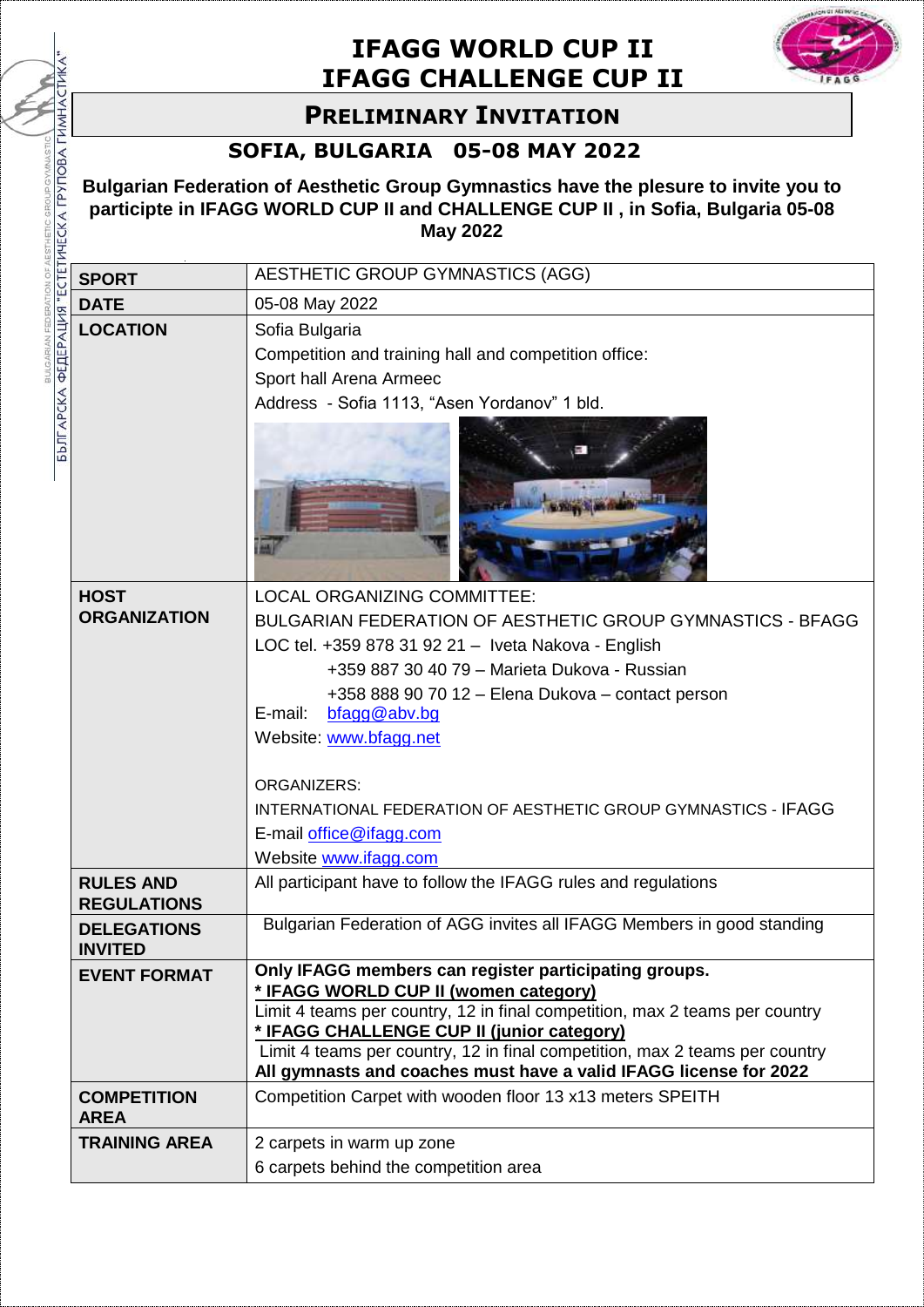| <b>ENTRY FEES</b>  | The Entry fee is:<br>*A group consisting of 1-6 gymnasts & max. 2 coaches $150,00 \in \ell$ group.<br>*A group consisting of 7 or more gymnasts & max. 3 coaches $180,00 \in \ell$ group.<br>* Each team could have max 1 doctor and 1 other delegate<br>Extra accreditation over the limit of group number is 40 $\epsilon$ / delegate                                                                                                                                                        |
|--------------------|------------------------------------------------------------------------------------------------------------------------------------------------------------------------------------------------------------------------------------------------------------------------------------------------------------------------------------------------------------------------------------------------------------------------------------------------------------------------------------------------|
|                    | Deadline for registration: 22 March, 2022                                                                                                                                                                                                                                                                                                                                                                                                                                                      |
|                    | <b>OPEN Period</b> for making the payment in Bank account of BFAGG 22 March -<br>05 of April 2022. After this period the application will be automatically deleted<br>from system<br>Points to note:<br>Please, note the additional charge for the group registrations after the<br>deadline is 100 $\epsilon$ / group (to the LOC).<br>The organizer will send you the invoice after your registration in KSIS system<br>after 22 <sup>th</sup> of March.<br>The entry fee is NON-REFUNDABLE. |
|                    | PAYMENT INFORMATION<br>The entry fee must be paid via bank transfer to the BFAGG bank account<br>All bank details will be noticed in the invoice<br>$\bullet$                                                                                                                                                                                                                                                                                                                                  |
|                    | The participating delegations are responsible for covering all bank fees in<br>connection with the bank transfers                                                                                                                                                                                                                                                                                                                                                                              |
| <b>PRELIMINARY</b> | Please, note that this Preliminary Program could be change.                                                                                                                                                                                                                                                                                                                                                                                                                                    |
| <b>PROGRAM</b>     | The Final program will be confirmed after the deadline of registrations of the<br>groups (on 05 <sup>th</sup> of April 2022)                                                                                                                                                                                                                                                                                                                                                                   |
|                    | <b>Thursday, 05 May 2022</b>                                                                                                                                                                                                                                                                                                                                                                                                                                                                   |
|                    | • Arrival of delegations                                                                                                                                                                                                                                                                                                                                                                                                                                                                       |
|                    | Training possibility* for IFAGG WORLD CUP II and CHALLENGE CUP II<br>$\bullet$                                                                                                                                                                                                                                                                                                                                                                                                                 |
|                    | Accreditation for IFAGG WORLD CUP II and CHALLENGE CUP II                                                                                                                                                                                                                                                                                                                                                                                                                                      |
|                    | • 18.30h - Welcome meeting and DRAW for IFAGG WORLD CUP II and<br><b>CHALLENGE CUP II in Arena Armeec Sport hall</b>                                                                                                                                                                                                                                                                                                                                                                           |
|                    | <b>Friday, 06 May 2022</b>                                                                                                                                                                                                                                                                                                                                                                                                                                                                     |
|                    | • Morning - Accreditation for IFAGG WORLD CUP II and CHALLENGE CUP II                                                                                                                                                                                                                                                                                                                                                                                                                          |
|                    | Official trainings for IFAGG WORLD CUP II and CHALLENGE CUP II                                                                                                                                                                                                                                                                                                                                                                                                                                 |
|                    | Saturday, 07 May 2022                                                                                                                                                                                                                                                                                                                                                                                                                                                                          |
|                    | Preliminary competition IFAGG WORLD CUP II and CHALLENGE CUP II<br><b>DRAW FOR FINALS</b>                                                                                                                                                                                                                                                                                                                                                                                                      |
|                    | <b>Sunday, 08 May 2022</b>                                                                                                                                                                                                                                                                                                                                                                                                                                                                     |
|                    | Final competition for IFAGG WORLD CUP II and CHALLENGE CUP II                                                                                                                                                                                                                                                                                                                                                                                                                                  |
|                    | Show performance                                                                                                                                                                                                                                                                                                                                                                                                                                                                               |
|                    | • AWARDING CEREMONY                                                                                                                                                                                                                                                                                                                                                                                                                                                                            |
|                    | • Closing dinner - IF POSSIBLE                                                                                                                                                                                                                                                                                                                                                                                                                                                                 |
|                    | <b>Monday, 09 May 2022</b>                                                                                                                                                                                                                                                                                                                                                                                                                                                                     |
|                    | Departure of delegations                                                                                                                                                                                                                                                                                                                                                                                                                                                                       |
|                    | *LOC will provide additional training possibility for groups according:                                                                                                                                                                                                                                                                                                                                                                                                                        |
|                    | Previous Reservation - deadline 5 <sup>th</sup> April 2022;                                                                                                                                                                                                                                                                                                                                                                                                                                    |
| <b>JUDGES</b>      | Extra charge $-50 \notin /$ hour (form will be attached on KSIS)<br>Proposal for judges registration must be done to IFAGG only by IFAGG member<br>and only ONLINE:                                                                                                                                                                                                                                                                                                                            |
|                    | https://www.ifagg.com/v1/page.php?n=54                                                                                                                                                                                                                                                                                                                                                                                                                                                         |
|                    | Link for IFAGG World Cup and Challen5ge cup                                                                                                                                                                                                                                                                                                                                                                                                                                                    |
|                    | https://www.rgform.eu/event.php?id_prop=3485<br>Deadline: April 05th, 2022                                                                                                                                                                                                                                                                                                                                                                                                                     |

**J** Gymnastiko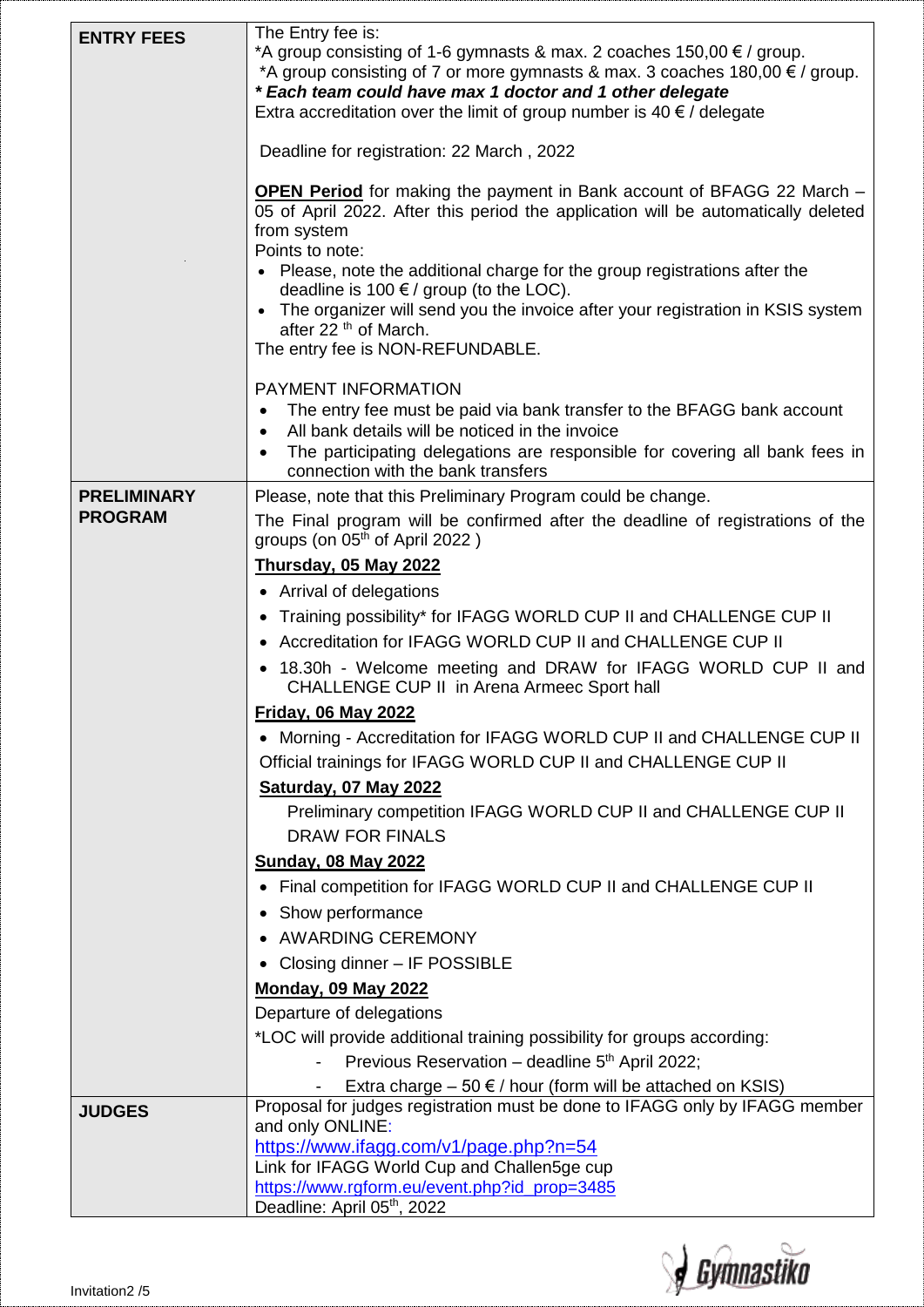|                                           | WARNING: Judges request will not be accepted after the deadline!<br>All judges must have a valid IFAGG judge license for 2022 and comply with the<br>IFAGG Code of Ethics for judges.<br>IFAGG nominates and confirms judges list after the deadline due.<br>IFAGG reserves the right to invite judges.                                                                                                                                                                                                                                                                                                                                                                                |
|-------------------------------------------|----------------------------------------------------------------------------------------------------------------------------------------------------------------------------------------------------------------------------------------------------------------------------------------------------------------------------------------------------------------------------------------------------------------------------------------------------------------------------------------------------------------------------------------------------------------------------------------------------------------------------------------------------------------------------------------|
|                                           | Delegations will be responsible for all expenses of judges (travel costs,<br>accommodation and transportation).<br>Judge registration for LOC accreditation (on KSIS) must be done ONLINE by<br>IFAGG member only https://www.rgform.eu/event.php?id_prop=3485                                                                                                                                                                                                                                                                                                                                                                                                                         |
| <b>REGISTRATION</b>                       | Only IFAGG members can register all delegation memebers.<br><b>ONLINE</b><br>registration<br>done<br>at:<br>must<br>be<br>https://www.rgform.eu/event.php?id_prop=3485<br>Deadlines:<br>Registration deadline - March $22th$ , 2022                                                                                                                                                                                                                                                                                                                                                                                                                                                    |
|                                           | Approve the registration with payment March $22th$ – April 05 <sup>th</sup> 2022<br>Definitive registration - April 05th, 2022                                                                                                                                                                                                                                                                                                                                                                                                                                                                                                                                                         |
| <b>MUSIC</b>                              | Music must be uploaded ONLINE:<br>https://www.rgform.eu/event.php?id_prop=3485<br>Deadline: April 05th, 2022                                                                                                                                                                                                                                                                                                                                                                                                                                                                                                                                                                           |
|                                           | Additional charge if send music after deadline: 20 € per each music                                                                                                                                                                                                                                                                                                                                                                                                                                                                                                                                                                                                                    |
|                                           | The files must be in mp3 format, good quality and labelled as follows:                                                                                                                                                                                                                                                                                                                                                                                                                                                                                                                                                                                                                 |
|                                           | Name of the team/country / competing category                                                                                                                                                                                                                                                                                                                                                                                                                                                                                                                                                                                                                                          |
|                                           | Example: Team Hope BUL - Junior category                                                                                                                                                                                                                                                                                                                                                                                                                                                                                                                                                                                                                                               |
|                                           | Team Hope BUL - Women category                                                                                                                                                                                                                                                                                                                                                                                                                                                                                                                                                                                                                                                         |
| <b>INSURANCE</b>                          | The Bulgarian Federation of AGG and the IFAGG will not be held responsible<br>for any liabilities in case of accidents, illness, repatriation and the like.                                                                                                                                                                                                                                                                                                                                                                                                                                                                                                                            |
|                                           | The IFAGG Technical Regulations foresee that all participating delegations are<br>responsible for making their own arrangements to have the necessary valid<br>insurance coverage against illness, accidents and for repatriation for all the<br>members of their Delegation.                                                                                                                                                                                                                                                                                                                                                                                                          |
|                                           | The BFAGG will verify the insurance upon arrival of the delegation members                                                                                                                                                                                                                                                                                                                                                                                                                                                                                                                                                                                                             |
| <b>MEDICAL</b><br><b>SERVICES</b>         | (e.g. cover note or photocopy of the valid policy).<br>The Local Organizing Committee will provide a first medical aid service Covid<br>laboratory, a doctor and emergency medical transportation in the competition                                                                                                                                                                                                                                                                                                                                                                                                                                                                   |
|                                           | area.                                                                                                                                                                                                                                                                                                                                                                                                                                                                                                                                                                                                                                                                                  |
|                                           | All Covid-19 restrictions over entrance in Bulgaria will be announced min. 1<br>mouth before competition begin.                                                                                                                                                                                                                                                                                                                                                                                                                                                                                                                                                                        |
| <b>ANTIDOPING</b>                         | <b>IFAGG Code of Discipline</b>                                                                                                                                                                                                                                                                                                                                                                                                                                                                                                                                                                                                                                                        |
|                                           | It's a condition of participation in IFAGG's activities that gymnasts and their<br>assistants and representatives will follow the national and international doping<br>rules. All gymnasts and their assistants and representatives are obligated to<br>know the doping rules. The information of the prohibited substances and<br>methods can be found on the WADA (World Anti-Doping Agency).<br>https://www.wada-ama.org/                                                                                                                                                                                                                                                           |
| <b>PERSONAL DATA</b><br><b>PROTECITON</b> | Personal information of registered gymnasts, coaches, judges and volunteers are<br>used in published official competition protocols, rgform.eu online environment,<br>competition's/federation's website and in social media channels. By registering to<br>the event, the gymnasts, coaches, judges and volunteers are giving a consent to<br>publish visual materials (photos, videos) on which they might be displayed. In<br>case the person is not consent with the previous, LOC and federation has to be<br>informed in written form by the start of the competition. Only photographers and<br>journalists with accreditation are allowed to take pictures and film the event. |
| Invitation3 /5                            |                                                                                                                                                                                                                                                                                                                                                                                                                                                                                                                                                                                                                                                                                        |
|                                           |                                                                                                                                                                                                                                                                                                                                                                                                                                                                                                                                                                                                                                                                                        |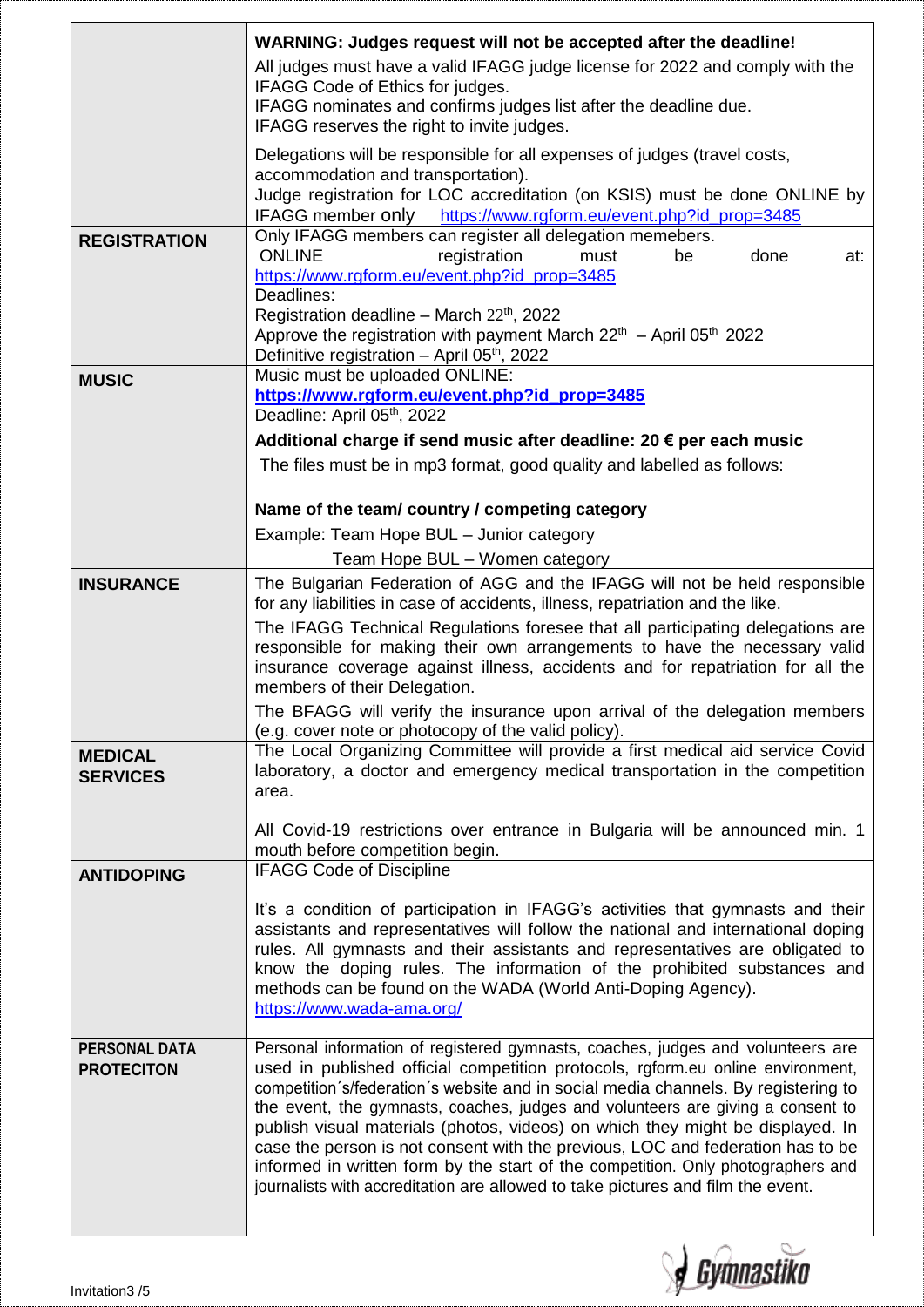|                       | The delegations will be accredited upon their arrival in the competition office in<br>Arena Armeec sport hall                                         |                                                                                             |  |
|-----------------------|-------------------------------------------------------------------------------------------------------------------------------------------------------|---------------------------------------------------------------------------------------------|--|
|                       | During the accreditation Heads of Delegations must:                                                                                                   |                                                                                             |  |
| <b>ACCREDITATION</b>  | check the correct names of their complete delegation;                                                                                                 |                                                                                             |  |
|                       |                                                                                                                                                       |                                                                                             |  |
|                       | make passport control of all gymnasts<br>$\bullet$<br>check Covid documents                                                                           |                                                                                             |  |
|                       | $\bullet$                                                                                                                                             |                                                                                             |  |
|                       | proof of medical insurance of all members of the delegation                                                                                           |                                                                                             |  |
|                       | make music check control                                                                                                                              |                                                                                             |  |
|                       | give personal data protection declaration                                                                                                             |                                                                                             |  |
|                       | make any necessary payments<br>All delegations requiring for Visa or Invitation for entry into Bulgaria,                                              |                                                                                             |  |
| <b>VISA</b>           |                                                                                                                                                       |                                                                                             |  |
| <b>INVITATION</b>     | must send FORM type to LOC (form will be attached in KSIS)<br>bfagg@abv.bg                                                                            |                                                                                             |  |
|                       | Deadline 22 <sup>th</sup> March 2022                                                                                                                  |                                                                                             |  |
| <b>ACCOMMODATION</b>  | Accommodation suggestions                                                                                                                             |                                                                                             |  |
|                       |                                                                                                                                                       |                                                                                             |  |
| <b>SUGGESTIONS</b>    | Information about the suggestion fort he hotels will come on 22 <sup>st</sup> February 2022                                                           |                                                                                             |  |
| <b>INTERNATIONAL</b>  | The invited participating Delegations must pay the International travel costs of                                                                      |                                                                                             |  |
| <b>TRANSPORTATION</b> | their delegation members.                                                                                                                             |                                                                                             |  |
|                       | The Travel plane FORM (attached file on KSIS) must be send to bragg@abv.bg                                                                            |                                                                                             |  |
|                       | Deadline 22 <sup>th</sup> March 2022.                                                                                                                 |                                                                                             |  |
| <b>LOCAL</b>          | Free local transportation:                                                                                                                            |                                                                                             |  |
| <b>TRANSPORTATION</b> | • from Sofia International Airport, train station or bus station to the official hotel                                                                |                                                                                             |  |
|                       | and back;                                                                                                                                             |                                                                                             |  |
|                       | • from the official hotels to Arena Armeec Sport hall and back.                                                                                       |                                                                                             |  |
|                       | Local transportation will be provided only for the Delegation members who<br>booked their hotel accommodation through the Local Organizing Committee. |                                                                                             |  |
|                       | Please, contact with LOC for extra transport if needed.                                                                                               |                                                                                             |  |
|                       | Deadline: 22 <sup>th</sup> March 2022.                                                                                                                |                                                                                             |  |
| <b>MEALS INFO</b>     | The LOC will provide lunch to all participants in the sport hall with additional                                                                      |                                                                                             |  |
|                       | payment!                                                                                                                                              |                                                                                             |  |
|                       |                                                                                                                                                       | In the bulletin 01 <sup>st</sup> April 2022 LOC will publish information about meals in the |  |
|                       | sport hall!                                                                                                                                           |                                                                                             |  |
| <b>CLOSING DINNER</b> |                                                                                                                                                       | According to the National restrtiction from the Ministry of Health in Bulletine on          |  |
|                       | 1 <sup>st</sup> April will have information about the possibility of having Colsing dinner of                                                         |                                                                                             |  |
|                       | competition.                                                                                                                                          |                                                                                             |  |
| <b>ENTRY IN ARENA</b> | Entrance in Sport hall Arena Armeec will be ONLY with accreditations for the                                                                          |                                                                                             |  |
| <b>ARMEEC</b>         | delegation members through all competition days.                                                                                                      |                                                                                             |  |
|                       |                                                                                                                                                       | All participating delegation members of Academic Cup, World Cup II and Challenge            |  |
|                       | Cup II - gymnasts, coaches, judges, and people with extra accreditations could                                                                        |                                                                                             |  |
|                       | entrance in the Sport hall Arena Armeec all the days FREE!                                                                                            |                                                                                             |  |
| <b>TICKETS</b>        | Ticket sale will start on 1st of April 2022                                                                                                           |                                                                                             |  |
|                       | Single competition day tickest                                                                                                                        | 12€                                                                                         |  |
|                       | Ticket packet 5-8 May                                                                                                                                 | 45€                                                                                         |  |
|                       |                                                                                                                                                       |                                                                                             |  |
| <b>DEADLINES</b>      | All ONLINE registrations must be done by IFAGG member at:                                                                                             |                                                                                             |  |
| <b>SUMMARY</b>        | https://www.rgform.eu/event.php?id_prop=3485 All FORMS must to be send by                                                                             |                                                                                             |  |
|                       | official members to BFAGG at:                                                                                                                         |                                                                                             |  |
|                       | bfagg@abv.bg                                                                                                                                          |                                                                                             |  |
|                       | Accommodation application FORM                                                                                                                        | 22.03.2022                                                                                  |  |
|                       | Preliminary registration-ONLINE                                                                                                                       | 22.03.2022                                                                                  |  |
|                       | Visa Request FORM                                                                                                                                     | 22.03.2022                                                                                  |  |
|                       | <b>Travel Plane FORM</b>                                                                                                                              | 22.03.2022                                                                                  |  |
|                       | 50% payment for accommodation                                                                                                                         | 22.03.2022                                                                                  |  |
|                       | Extra training application FORM                                                                                                                       | 05.04.2022                                                                                  |  |
|                       | Judges registration - ONLINE                                                                                                                          | 05.04.2022                                                                                  |  |
|                       | Definitive Registration - ONLINE                                                                                                                      | 05.04.2022                                                                                  |  |

**J** Gymnastiko